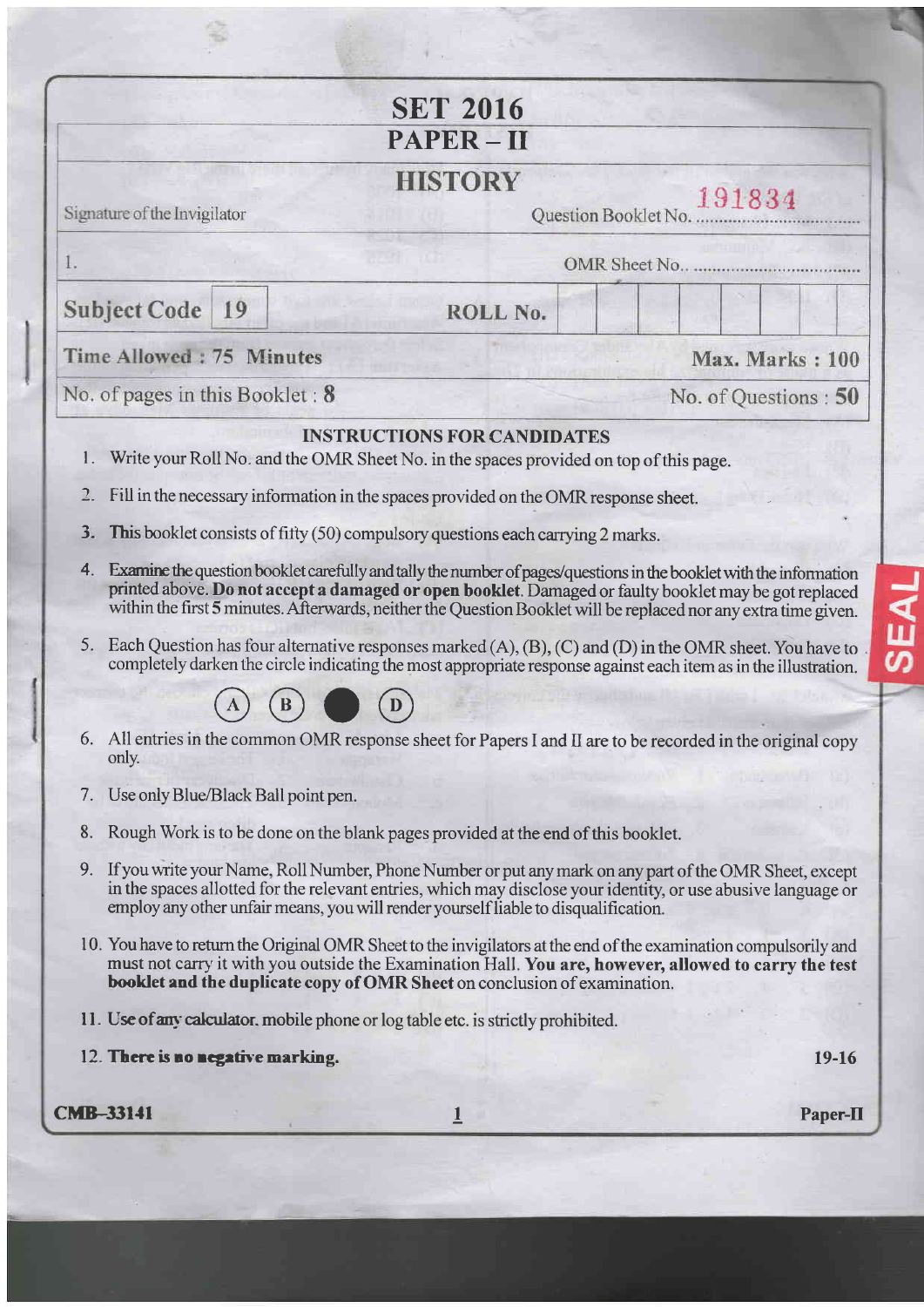# PAPER-II **HISTORY**

Who was the author of the book The Geography  $|5$ . of Rig Vedic India ?

- (A) M. L. Bhargava
- (B) R.C. Majumdar
- $iC$  RG Bhandarkar
- rD) D.N. Jha
- Whose work was used by Alexander Cunningham n. as a guide to summarize his explorations in The Ancient Geography of India ?
	- (A) Megasthenese
	- (B) Pliny
	- (C) Fa-Hien
	- (D) Huan-Tsang

3. Who was the father of Kalhana?

- (A) Chanpaka
- (B) Bhimbaka
- (C) Dhimbaka
- (D) Sampaka

Match List - I with List - II and choose the correct | 7. answer from the code given below : 1 't.

## List - I List - II

- (a) Banabhatta 1. Kumarapalacharita (b) Bilhana 2. Harshacharita
- (c) Kaltnna 3. Vikramankodevacharita
- (d) Hemachandra 4. Rajatarangini
- Code:

E<br>I

In the Card

|         | a                       | $\mathbf b$ | $\mathsf{C}$   | d |
|---------|-------------------------|-------------|----------------|---|
| (A)     | $\overline{\mathbf{3}}$ | L           | $\overline{4}$ | 2 |
| $(B)$ 2 |                         | 4           | 3              | 1 |
| $(C)$ 3 |                         | 4           | $\overline{2}$ | 1 |
| $(D)$ 2 |                         | 3           | 4              | 1 |

**CMB-33141** Paper-II

How many hymns are there in the Rig Veda?

- (A) <sup>1008</sup>
- $(B)$  1018
- (c) <sup>1028</sup>
- $(D)$  1038
- 6. Given below are two statements, one labelled as Assertion (A) and the other labelled as Reason (R). Select the correct answer from the code given :
	- Assertion (A) : The earliest representation of the practice of yoga comes from the seals of Pasupati Mahadeva at Mohenjodaro.
	- Reason (R) : The origin of the 'Swastika' symbol or motifcan be traced to the Indus Civilization

## Code:

- (A) Both  $(A)$  and  $(R)$  are correct and  $(R)$  is the correct explanation of (A)
- (B) Both  $(A)$  and  $(R)$  are correct but  $(R)$  is not the correct explanation of (A)
- $(C)$  (A) is false, but  $(R)$  is correct
- $(D)$  Both  $(A)$  and  $(R)$  are false

#### Match List -I with List - II and choose the correct answer from the code given below:

|       |   | List-I      |             |    | List - II                   |
|-------|---|-------------|-------------|----|-----------------------------|
| a.    |   | Harappa     |             | 1. | The largest Indus site      |
| b.    |   | Chanhudaro  |             | 2. | Discovery of rice husk      |
| c.    |   | Mohenjodaro |             | 3. | The first Indus site to be  |
|       |   |             |             |    | discovered                  |
| d.    |   | Rangpur     |             | 4. | The only Indus city without |
|       |   |             |             |    | a citadel                   |
| Code: |   |             |             |    |                             |
|       | a | b           | $\mathbf C$ |    | d                           |
| (A)   | 3 |             | 4           |    | 2                           |
| (B)   | 2 | 4           | 3           |    |                             |
| (C)   | 3 | 4           |             |    | 2                           |
| (D)   |   |             |             |    |                             |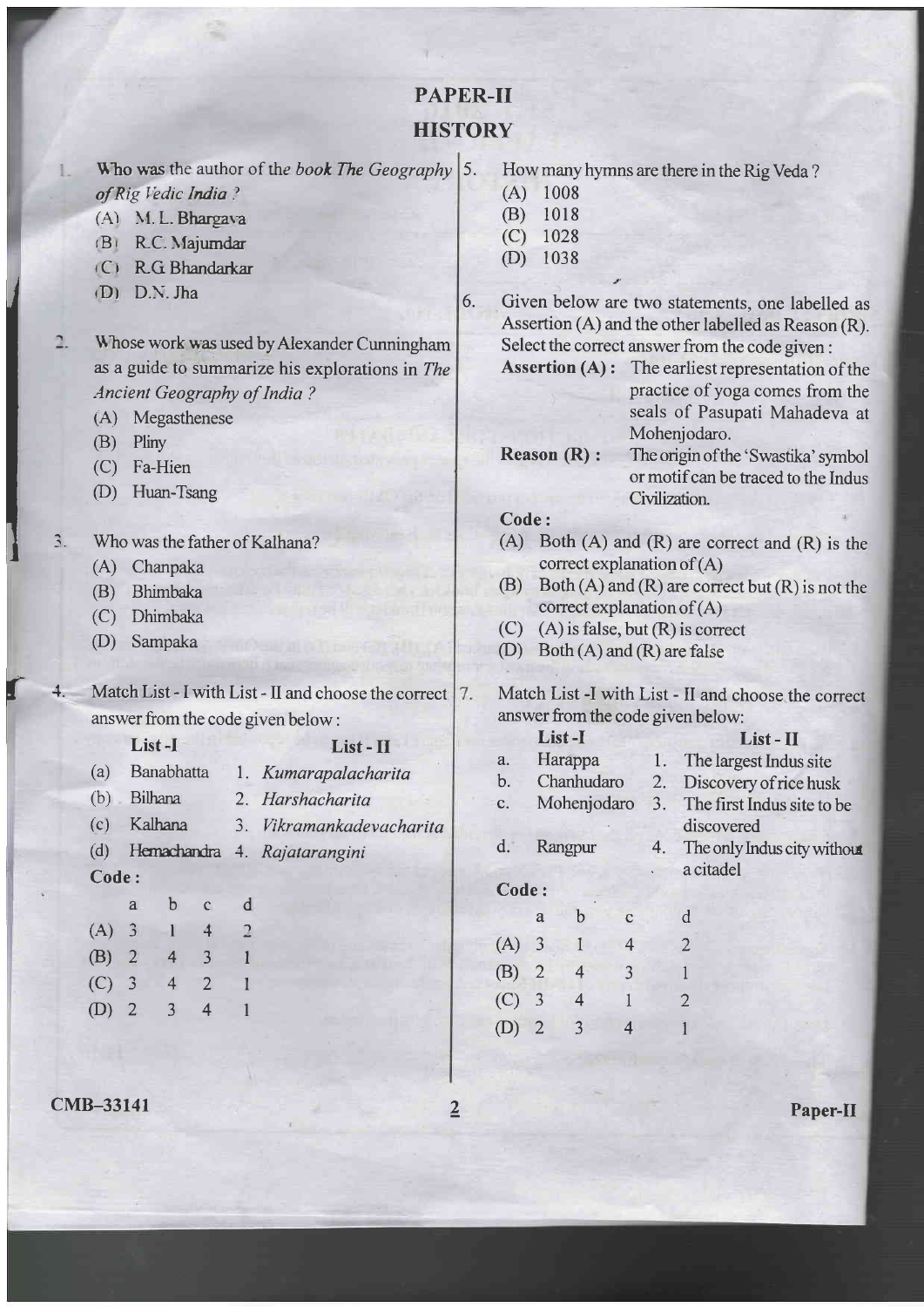| 8.     | The earliest evidence of man in India is found in:   |     |                                                |                                               |                                  |                |                | 13. Which one of the following was not a name assuer |      |  |
|--------|------------------------------------------------------|-----|------------------------------------------------|-----------------------------------------------|----------------------------------|----------------|----------------|------------------------------------------------------|------|--|
|        | (A) Nilgiris                                         |     | with Siva <sup>3</sup>                         |                                               |                                  |                |                |                                                      |      |  |
|        | Nallamala Hills<br>(B)                               |     | (A)                                            | Hari                                          |                                  |                |                |                                                      |      |  |
|        | Siwalik Hills<br>(C)                                 |     | (B)                                            | Sambhu                                        |                                  |                |                |                                                      |      |  |
|        | Horsely Hills<br>(D)                                 |     | (C)<br>(D)                                     |                                               | Bhutapati<br>Shulapani           |                |                |                                                      |      |  |
|        |                                                      |     |                                                |                                               |                                  |                |                |                                                      |      |  |
| 9.     | The Aryans came to India as :                        | 14. |                                                |                                               |                                  |                |                | A source which mentions that Ashoka founded          |      |  |
|        | (A) Invaders                                         |     |                                                |                                               | city of Srinagar in Kashmir, is: |                |                |                                                      |      |  |
|        | Immigrants<br>(B)                                    |     | (A)                                            |                                               | Mahavamsa                        |                |                |                                                      |      |  |
|        | (C) Refugees                                         |     | (B)                                            |                                               | Kalhana's Rajatarngini           |                |                |                                                      |      |  |
|        | Merchants and Nomads<br>(D)                          |     | (C)                                            |                                               | Huen Tsang's Account             |                |                |                                                      |      |  |
|        |                                                      |     | (D)                                            |                                               | Both (B) and (C)                 |                |                |                                                      |      |  |
| 10.    | The Goddess Kannagi, whose many temples were         |     |                                                |                                               |                                  |                |                |                                                      |      |  |
|        | during the Sangam Age was the goddess of ?           | 15. | The red sandstones for Ashokan Pillars were ma |                                               |                                  |                |                |                                                      |      |  |
|        | Wisdom<br>(A)                                        |     | quarried from:<br>Taxila<br>(A)                |                                               |                                  |                |                |                                                      |      |  |
|        | Learning<br>(B)                                      |     | Chunar<br>(B)                                  |                                               |                                  |                |                |                                                      |      |  |
|        | Chastity<br>(C)                                      |     | (C)                                            |                                               | Aravali Hills                    |                |                |                                                      |      |  |
|        | Prowess<br>(D)                                       |     | (D)                                            |                                               |                                  |                |                | Both (B) and (C) from the above                      |      |  |
|        |                                                      |     |                                                |                                               |                                  |                |                |                                                      |      |  |
| 11.    | During the reign of which of the following kings did | 16. |                                                |                                               |                                  |                |                | Match List - I with List - II and choose the cor     |      |  |
|        | Mahayanism formally come into existence?             |     | answer from the code given below:              |                                               |                                  |                |                |                                                      |      |  |
|        | Ajatashatru<br>(A)                                   |     | List - II<br>List-I                            |                                               |                                  |                |                |                                                      |      |  |
|        | Dharmapala<br>(B)                                    |     | a.                                             | Nigama and                                    |                                  |                |                | 1. Modern Chamber of                                 |      |  |
|        | Ashoka<br>(C)                                        |     |                                                | Sreni                                         |                                  |                |                | Commerce                                             |      |  |
|        | Kanishka                                             |     | b.                                             | Sarthavaha<br>2.<br>Sresthi-Kulika- 3. Guilds |                                  |                |                | <b>Bankers</b>                                       |      |  |
|        | (D)                                                  |     | $\mathbf{C}$ .                                 |                                               |                                  |                |                |                                                      |      |  |
|        | Which school of Indian art is known as the Greco-    |     | d.                                             |                                               | Nigama<br>Sreshthis              |                |                | 4. Guild of Caravan trad                             |      |  |
| $12 -$ |                                                      |     | Code:                                          |                                               |                                  |                |                |                                                      |      |  |
|        | Roman Buddhist art?                                  |     |                                                | a                                             | $\mathbf b$                      | $\mathbf C$    | d              |                                                      |      |  |
|        | Mauryan<br>(A)                                       |     | (A)                                            | 3                                             | 4                                |                | $\overline{2}$ |                                                      |      |  |
|        | Shunga<br>B)                                         |     | (B)                                            | $\overline{2}$                                | $\overline{4}$                   | 3              |                |                                                      |      |  |
|        | Kushana<br>$\mathbb{C}$                              |     | (C)                                            | $\mathfrak{Z}$                                | $\overline{4}$                   | $\overline{2}$ |                |                                                      |      |  |
|        | Gupta<br>$\mathbf{D}$                                |     | (D)                                            | $\overline{2}$                                | $\mathbf{1}$                     | $\overline{4}$ |                |                                                      |      |  |
|        |                                                      |     |                                                |                                               |                                  |                |                |                                                      |      |  |
|        |                                                      |     |                                                |                                               |                                  |                |                |                                                      |      |  |
|        | <b>CMB-33141</b>                                     | 3   |                                                |                                               |                                  |                |                |                                                      | Pape |  |

3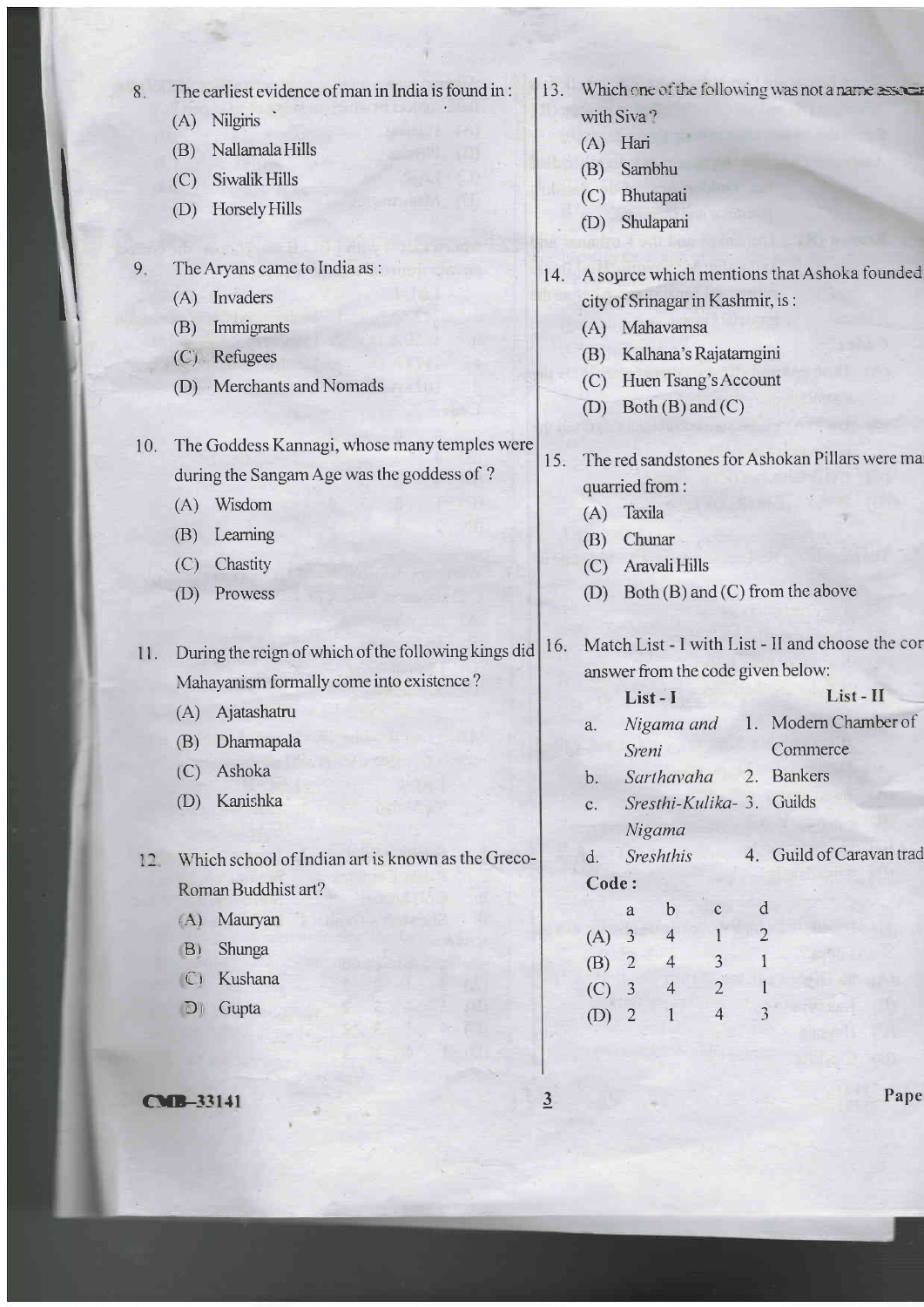| 17. | Given below are two statements, one labelled as 21.<br>Assertion (A) and the other labelled as Reason (R).<br>Select the correct answer from the code given.<br><b>Assertion (A)</b> : The Gupta period is rightly called<br>the 'Golden Age' of the Sanskrit<br>grammar and literature. |                | (A)<br>(B)<br>(C)<br>(D)                            | Painting<br>Physics<br>Logic<br>Mathematics | Alberuni was a multifaceted personality, identify the<br>field/subject in which he was not an expert? |                                  |                     |                                                     |  |  |  |
|-----|------------------------------------------------------------------------------------------------------------------------------------------------------------------------------------------------------------------------------------------------------------------------------------------|----------------|-----------------------------------------------------|---------------------------------------------|-------------------------------------------------------------------------------------------------------|----------------------------------|---------------------|-----------------------------------------------------|--|--|--|
|     | <b>Reason</b> $(R)$ :<br>The Sakas and the Kushanas and                                                                                                                                                                                                                                  | 22.            | Match List -I with List - II and choose the correct |                                             |                                                                                                       |                                  |                     |                                                     |  |  |  |
|     | even the Mahayana Buddhists                                                                                                                                                                                                                                                              |                | answer from the code given below:                   |                                             |                                                                                                       |                                  |                     |                                                     |  |  |  |
|     | patronized Sanskrit much before the                                                                                                                                                                                                                                                      |                |                                                     | List-I<br>$List - II$<br>712 A.D.           |                                                                                                       |                                  |                     |                                                     |  |  |  |
|     | imperial Guptas.                                                                                                                                                                                                                                                                         |                | a.                                                  |                                             |                                                                                                       |                                  |                     | Muhammad Ghori's accession                          |  |  |  |
|     | Code:                                                                                                                                                                                                                                                                                    |                | b.                                                  |                                             | 1030 A.D.<br>1173 A.D.                                                                                |                                  |                     | 2. Plunder of Somnath                               |  |  |  |
|     | Both $(A)$ and $(R)$ are correct and $(R)$ is the<br>(A)                                                                                                                                                                                                                                 |                | c.<br>$\mathbf d$                                   |                                             | 1025 A.D.                                                                                             |                                  |                     | 3. Death of Muhammad Gazni<br>4. Occupation of Sind |  |  |  |
|     | correct explanation of $(A)$                                                                                                                                                                                                                                                             |                | Code:                                               |                                             |                                                                                                       |                                  |                     |                                                     |  |  |  |
|     | (B)<br>$Both (A) and (R) are correct but (R) is not the$                                                                                                                                                                                                                                 |                |                                                     | a                                           | b                                                                                                     | $\mathbf C$                      | d                   |                                                     |  |  |  |
|     | correct explanation of $(A)$                                                                                                                                                                                                                                                             |                | (A)                                                 | $\overline{4}$                              | $\overline{3}$                                                                                        |                                  | $\overline{2}$      |                                                     |  |  |  |
|     | $(A)$ is false, but $(R)$ is correct<br>(C)                                                                                                                                                                                                                                              |                | (B)                                                 | $\overline{4}$                              | $\overline{3}$                                                                                        | $\overline{2}$                   | $\mathbf{1}$        |                                                     |  |  |  |
|     | (D)<br>Both $(A)$ and $(R)$ are false                                                                                                                                                                                                                                                    |                | (C)                                                 | $\hat{\mathbf{T}}$                          | $\sqrt{2}$                                                                                            | $\overline{3}$                   | $\overline{4}$      |                                                     |  |  |  |
|     |                                                                                                                                                                                                                                                                                          |                | (D)                                                 | $\overline{2}$                              | $\overline{4}$                                                                                        | 3                                | $\mathbf{1}$        |                                                     |  |  |  |
| 18. | The glory of the Rashtrakuta Art and Architecture is/<br>are:<br>(A)<br>The Elephanta Caves<br>(B)<br>Dasavatara Temple, Ellora<br>Kailash Temple, Ellora<br>(C)<br>Ravana-ki-Khai, Ellora<br>(D)                                                                                        | 23.            | Chandawar in 1194 A.D.?<br>(A)<br>(B)<br>(C)<br>(D) |                                             | Prithviraj<br>Jai Chandra<br>Laxman Sena<br>Rama Sena                                                 |                                  |                     | Who was defeated by Md. Ghori in the battle of      |  |  |  |
|     | 19. Which Gahadvala king imposed a tax called                                                                                                                                                                                                                                            | 24.            |                                                     |                                             |                                                                                                       |                                  |                     | Match List -I with List - II and choose the correct |  |  |  |
|     | turushkadanda, on his people?                                                                                                                                                                                                                                                            |                |                                                     |                                             |                                                                                                       |                                  |                     | answer from the code given below:                   |  |  |  |
|     | Jayachandra<br>(A)                                                                                                                                                                                                                                                                       |                |                                                     | List-I                                      |                                                                                                       |                                  |                     | List-II                                             |  |  |  |
|     | Chandradeva<br>(B)                                                                                                                                                                                                                                                                       |                | a.                                                  |                                             | Taj Mahal                                                                                             |                                  |                     | 1. Extensive use of                                 |  |  |  |
|     | Govindachandra<br>(C)                                                                                                                                                                                                                                                                    |                |                                                     |                                             |                                                                                                       |                                  |                     | trabeate forms                                      |  |  |  |
|     | Vijyachandra<br>(D)                                                                                                                                                                                                                                                                      |                | b.                                                  |                                             | Fatehpur Sikri<br>Palace Complex                                                                      |                                  |                     | 2. Largest dome built in                            |  |  |  |
|     |                                                                                                                                                                                                                                                                                          |                | c.                                                  |                                             | Gol Gumbaj                                                                                            |                                  |                     | pre-modern India<br>3. Surrounded by Water          |  |  |  |
| 20. |                                                                                                                                                                                                                                                                                          |                | d.                                                  |                                             | Shershah's Tomb                                                                                       |                                  |                     | 4. Bulbous dome                                     |  |  |  |
|     | The kingdom of which dynasty was also known as<br>Seuna-desa?                                                                                                                                                                                                                            |                | Code:                                               |                                             |                                                                                                       |                                  |                     |                                                     |  |  |  |
|     | Yadava<br>(A)                                                                                                                                                                                                                                                                            |                |                                                     | a                                           | $\mathbf b$                                                                                           | $\mathbf C$                      | d                   |                                                     |  |  |  |
|     | (B)                                                                                                                                                                                                                                                                                      |                | $(A)$ 4                                             |                                             | $\mathbf{1}$<br>$\overline{4}$                                                                        | $\overline{2}$<br>$\mathfrak{Z}$ | 3<br>$\overline{2}$ |                                                     |  |  |  |
|     | Kakatiya                                                                                                                                                                                                                                                                                 |                | (B)<br>(C)                                          | $\mathbf{1}$<br>$\overline{4}$              | $\mathbf{1}$                                                                                          | $\overline{3}$                   | $\overline{2}$      |                                                     |  |  |  |
|     | Hoysala<br>(C)                                                                                                                                                                                                                                                                           |                | (D)                                                 |                                             | $\overline{4}$                                                                                        | $\overline{2}$                   | 3                   |                                                     |  |  |  |
|     | Chadella<br>(D)                                                                                                                                                                                                                                                                          |                |                                                     |                                             |                                                                                                       |                                  |                     |                                                     |  |  |  |
|     | CMB-33141                                                                                                                                                                                                                                                                                | $\overline{4}$ |                                                     |                                             |                                                                                                       |                                  |                     | Paper-                                              |  |  |  |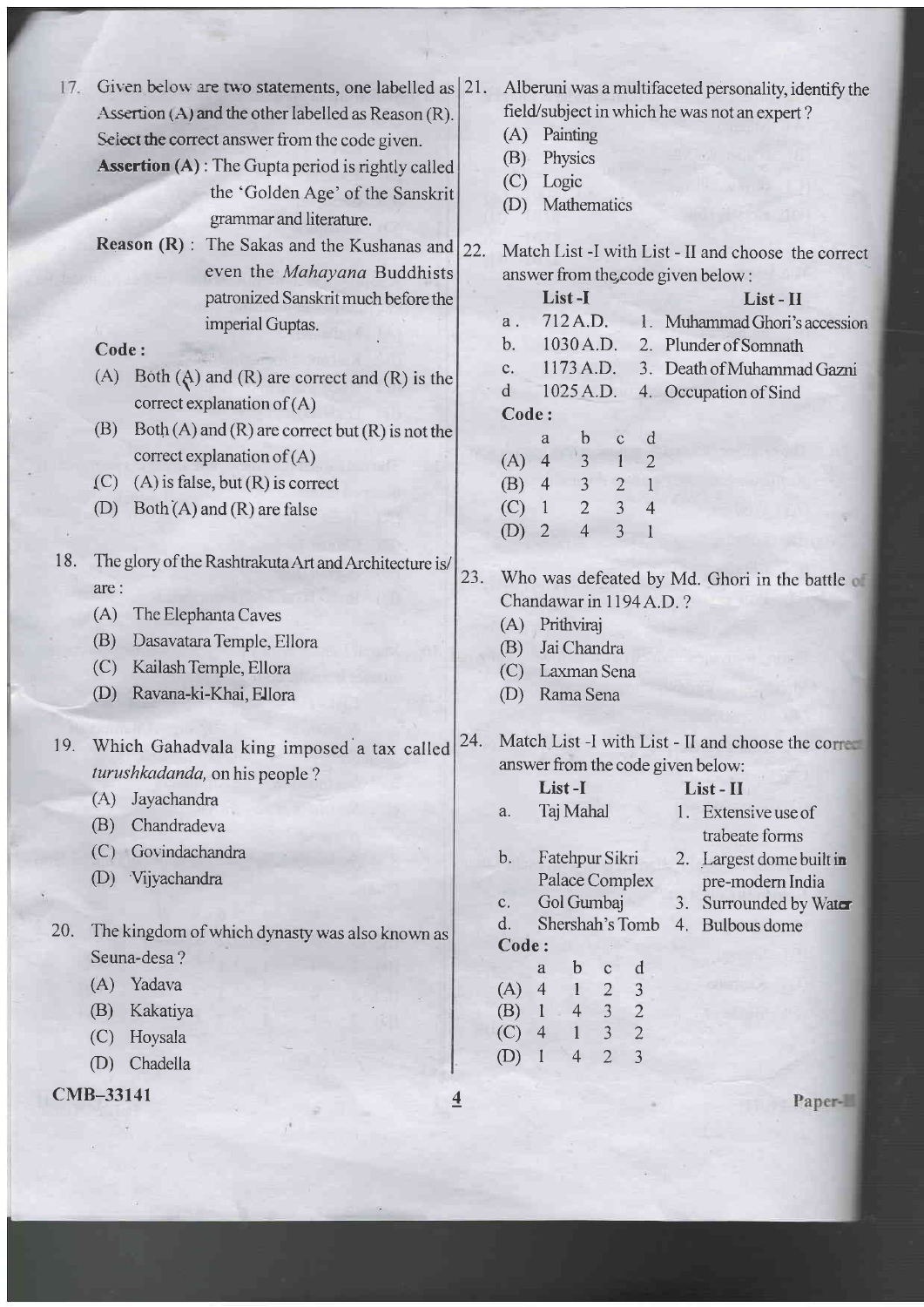|     | 25. Alauddin Khilji believed in:                              | 31.            | Mandara Manjari and Taraka Tandara are =                                 |
|-----|---------------------------------------------------------------|----------------|--------------------------------------------------------------------------|
|     | Benevolent despotism<br>(A)                                   |                | works of:                                                                |
|     | Absolute despotism<br>(B)                                     |                | (A) Vidyaranya                                                           |
|     | Rule with the help of nobility<br>(C)                         |                | Allasani Peddama<br>(B)                                                  |
|     | Despotism by consent<br>(D)                                   |                | Gangadevi<br>(C)                                                         |
|     |                                                               |                | Vyasatirtha<br>(D)                                                       |
| 26. | 'Diwan-i-Khairat' (a charity bureau was started to            | 32.            | Identify the name of Mughal lady who write                               |
|     | help the widows and orphans by                                |                | the penname 'Makfi':                                                     |
|     | (A) Balban                                                    |                | Gulbadan Begum<br>(A)                                                    |
|     | Razia Sultana<br>(B)                                          |                | Noorjahan<br>(B)                                                         |
|     | C METREDE PRE                                                 |                | Roshan Ara<br>(C)                                                        |
|     | <b>DIFFERENT TENSIS</b>                                       |                | Jahan Ara<br>(D)                                                         |
|     | $\bullet$ non-time of the solicing pairs is not correctly 33. |                | Which Masjid built by the Mughals has been descri                        |
|     | THE TELET                                                     |                | by Ferguson as a 'romance in stone'?                                     |
|     | 4 Amer-Que - Sam                                              |                | Mosque at Lahore<br>(A)                                                  |
|     | B Jarry - Atala Mesque                                        |                | Jami Masjid, Agra<br>(B)                                                 |
|     | C Galerga - Jama Masjid                                       |                | Moti Masjid, Lahore<br>(C)                                               |
|     | Malwa - Jahaz Mahal<br>(D)                                    |                | Jama Masjid, Delhi<br>(D)                                                |
|     |                                                               |                |                                                                          |
|     | $\Box$ Des Muyami Rekhta describing the ten stations          | 34.            | Emperor Akbar built Buland Darwaza at Fateh<br>Sikri to commemorate his: |
|     | of Suffism was composed by :                                  |                | The birth of his son Salim<br>(A)                                        |
|     | <b>A</b> Gard Nanak                                           |                | His marital alliance with Princess of Amber<br>(B)                       |
|     | <b>B</b> Mian Mir                                             |                |                                                                          |
|     | C. Mansur-al-Hallaj                                           |                | Completion of 25 years of his rule<br>(C)                                |
|     | (D) Kabir                                                     |                | His victory at Gujarat<br>(D)                                            |
|     | 'Zat paat puchhe na koe, Har ko bhaje so har kahoe'           |                | 35. Given below are two statements, one labelled                         |
|     | is the popular saying of:                                     |                | Assertion (A) and the other labelled as Reason (                         |
|     | Kabir<br>(A)                                                  |                | Select the correct answer from the code giv                              |
|     | Ramananda<br>(B)                                              |                | Assertion (A): Nadirshah invaded India.                                  |
|     | Nanak                                                         |                | He was overwhelmed by<br>Reason $(R)$ :                                  |
|     | (C)                                                           |                | cultural traditions.                                                     |
|     | Nimbarka<br>(D)                                               |                | Code:                                                                    |
|     |                                                               |                | Both $(A)$ and $(R)$ are true and $(R)$ is the cor<br>(A)                |
| w.  | The village level administration, the Aayagar System          |                | explanation of $(A)$                                                     |
|     | of Vijayanagara times was described in detail in:             |                | Both $(A)$ and $(R)$ are true and $(R)$ is not the<br>(B)                |
|     | Ravavachakam<br>(A)                                           |                | correct explanation of $(A)$                                             |
|     | Amukthamalyada<br>(B)                                         |                | $(A)$ is true but $(R)$ is false<br>(C)                                  |
|     | Attahvana Tantram<br>(C)                                      |                | $(A)$ is false but $(R)$ is true<br>(D)                                  |
|     | Manucharitra<br>(D)                                           |                |                                                                          |
|     | MB-33141                                                      | $\overline{2}$ | Paper                                                                    |
|     |                                                               |                |                                                                          |
|     |                                                               |                |                                                                          |
|     |                                                               |                |                                                                          |
|     |                                                               |                |                                                                          |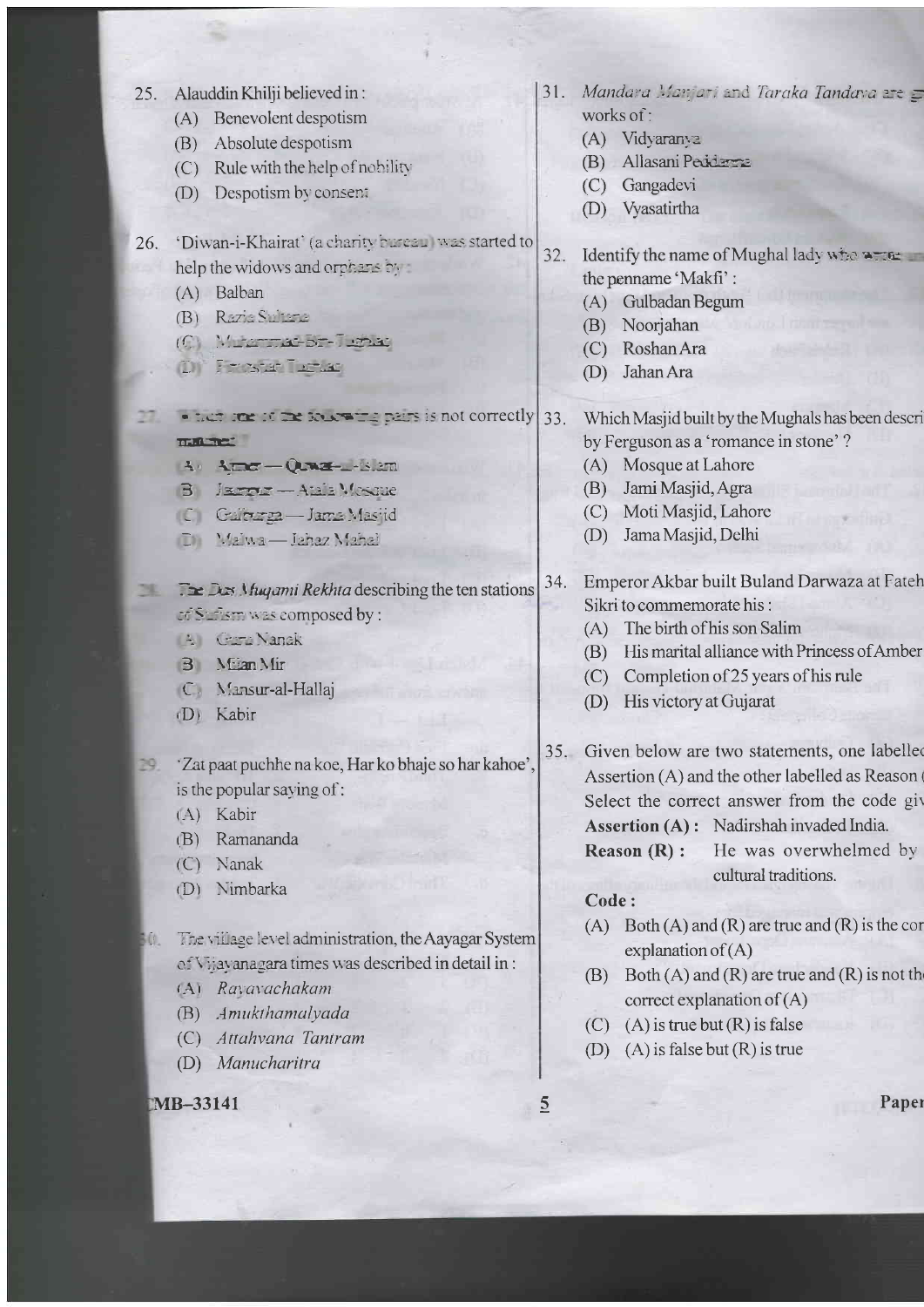|     |                         | $\therefore$ $\therefore$ $\cong$ $\cong$ $\cong$ $\cong$ $\cong$ Englishman to appear in the Mughal  41. |                         |            |                     |                               |                                   |                | At which place Guru Gobind Singh was assassinated   |  |
|-----|-------------------------|-----------------------------------------------------------------------------------------------------------|-------------------------|------------|---------------------|-------------------------------|-----------------------------------|----------------|-----------------------------------------------------|--|
|     |                         | I aring Jahangir's reign?                                                                                 |                         | (A)        | Amritsar            |                               |                                   |                |                                                     |  |
|     | $\mathbf{A}$            | William Hawkins                                                                                           |                         | (B)        |                     | Nankanasahib                  |                                   |                |                                                     |  |
|     | (B)                     | Paul Canning                                                                                              |                         | (C)        | Nanded              |                               |                                   |                |                                                     |  |
|     | (C)                     | Ralph Fitch                                                                                               |                         | (D)        |                     | Anandpur Sahib                |                                   |                |                                                     |  |
|     | (D)                     | William Edward                                                                                            |                         |            |                     |                               |                                   |                |                                                     |  |
|     |                         |                                                                                                           | 42.                     |            |                     |                               |                                   |                | While commenting on the Post-Plassey War Perse      |  |
| 37. |                         | The statement that 'both Agra and Fatehpur Sikri                                                          |                         |            |                     |                               |                                   |                | who among the following said "The Period of open    |  |
|     |                         | are larger than London' was made by :                                                                     |                         |            |                     |                               | and unashamed plunder"?           |                |                                                     |  |
|     | (A)                     | Ralph Fitch                                                                                               |                         | (A)<br>(B) |                     | Bipan Chandra<br>Moorland     |                                   |                |                                                     |  |
|     | (B)                     | Bernier                                                                                                   |                         | (C)        |                     | Percival Spear                |                                   |                |                                                     |  |
|     | (C)                     | Manucci                                                                                                   |                         | (D)        |                     |                               | Michael Edwards                   |                |                                                     |  |
|     | (D)                     | Hawkins                                                                                                   |                         |            |                     |                               |                                   |                |                                                     |  |
|     |                         |                                                                                                           | 43.                     |            |                     |                               |                                   |                | Who among the following introduced Telegraph System |  |
| 38. |                         | The Bahmani Sultan who shifted the Capital from                                                           |                         | in India?  |                     |                               |                                   |                |                                                     |  |
|     |                         | Gulburga to Bidar was in 1425 A.D.:                                                                       |                         | (A)        |                     | <b>Lord Hastings</b>          |                                   |                |                                                     |  |
|     | (A)                     | Muhammad Shah                                                                                             |                         | (B)        |                     |                               | Lord William Bentinck             |                |                                                     |  |
|     | (B)                     | Nizam Shah                                                                                                |                         | (C)        |                     | Lord Dalhousie                |                                   |                |                                                     |  |
|     | (C)                     | Ahmad Shah                                                                                                |                         | (D)        |                     | Lord Canning                  |                                   |                |                                                     |  |
|     | (D)                     | Mahmud Shah-I                                                                                             |                         |            |                     |                               |                                   |                |                                                     |  |
|     |                         |                                                                                                           | 44.                     |            |                     |                               |                                   |                | Match List-I with List-II and choose the com-       |  |
| 39. |                         | The Bahmani Vazir Mahmud Gawan founded a                                                                  |                         |            |                     |                               | answer from the code given below: |                |                                                     |  |
|     |                         | famous College at:                                                                                        |                         | $List - I$ |                     |                               |                                   |                | $List$ $-II$                                        |  |
|     | (A)                     | Gulburga                                                                                                  |                         | a.         |                     |                               | <b>First Carnatic War</b>         |                | 1. Treaty of Paris                                  |  |
|     | (B)                     | Bidar                                                                                                     |                         | b.         |                     | Third Anglo-                  |                                   |                | 2. Treaty of Aixla                                  |  |
|     | (C)                     | Daulatabad                                                                                                |                         |            |                     | Mysore War                    |                                   |                | Chapelle                                            |  |
|     | (D)                     | Golconda                                                                                                  |                         | c.         |                     | Second Anglo-                 |                                   |                | 3. Treaty of                                        |  |
|     |                         |                                                                                                           |                         |            |                     | Maratha War                   |                                   |                | Srirangapatnam                                      |  |
| 40. |                         | During Vijayanagara Period the military affairs of the                                                    |                         | d.         |                     |                               | Third Carnatic War                |                | 4. Treaty of Basser                                 |  |
|     | empire was managed by : |                                                                                                           |                         |            |                     |                               |                                   |                |                                                     |  |
|     | (A)                     | Attavana Department                                                                                       |                         | Code:      |                     |                               |                                   |                |                                                     |  |
|     | (B)                     | Kandachara Department                                                                                     |                         | (A)        | a<br>$\overline{3}$ | $\mathbf b$<br>$\overline{2}$ | $\mathbf C$<br>$\overline{4}$     | d              |                                                     |  |
|     | (C)                     | Dharmadaya Department                                                                                     |                         | (B)        | $\overline{2}$      |                               | $\overline{\mathbf{3}}$           | $\overline{4}$ |                                                     |  |
|     | (D)                     | Ranaranga Department                                                                                      |                         | (C)        | $\mathbf{1}$        | $\overline{4}$                | $\overline{2}$                    | 3              |                                                     |  |
|     |                         |                                                                                                           |                         | (D)        | $\overline{2}$      | 3                             | $\overline{4}$                    |                |                                                     |  |
|     |                         |                                                                                                           |                         |            |                     |                               |                                   |                |                                                     |  |
|     | CMB-33141               |                                                                                                           | $\overline{\mathbf{e}}$ |            |                     |                               |                                   |                | Papel                                               |  |
|     |                         |                                                                                                           |                         |            |                     |                               |                                   |                |                                                     |  |